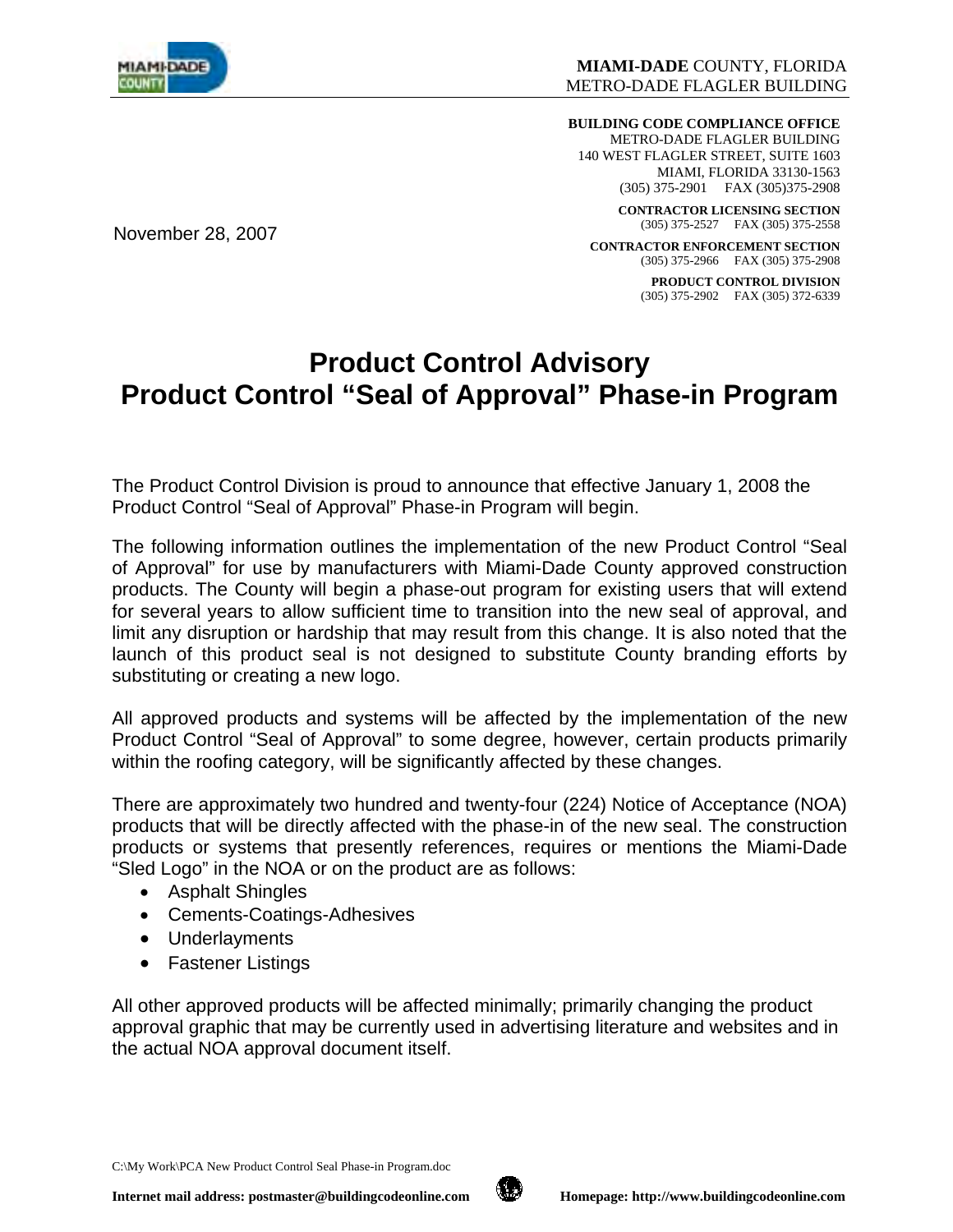## **The Product Control "Seal of Approval" Phase-in Program shall consist of several key elements:**

- Multiple Industry meetings at BCCO office on 12/04/07 and 12/11/07 to discuss the implementation of the phase-in program.
- Extensive multi-media, multi-year promotional campaign to disseminate information on the new seal of approval directly to the public and industry.
- Multi-year Continuing Education program for Building Departments and Inspectors to promote the use of the new seal.
- A "Grace Period" has been established for new NOAs that will allow the NOA holder the **"Option"** of using the old methods of labeling for 1 year from the date of implementation. *(See Timeline)*
- A Full Compliance Deadline for all products and NOAs that currently references, requires or mentions or uses the "Sled Logo". Full Compliance Deadline will be 5 years from date of implementation. *(See Timeline)*
- Affected NOAs will be modified as they are renewed or revised during the 5 year period.
- Provide the option of Hourly Rate Service (1 hour) to existing NOA holders if the only change to the document is related to the New Seal requirements and they are not renewed or otherwise revised.
- All current NOAs that get renewed or revised will be superseded and removed upon activation of the NOA that is in compliance with the New Seal requirements.

# **Grace Period Option**

The grace period option is crucial to allow those NOA holders that have multiple products approved achieve labeling uniformity within their different product lines and use up current supplies of "Sled Logo" labeling materials. This is also crucial to those new products that enter the market place and are competing with existing products that use the recognized "Sled Logo". The Grace Period shall be a minimum of 1 year to allow the advertisement campaign time to minimize the marketing advantage of the old sled logo versus the new "Seal of Approval". NOA holders that choose the option of the old sled logo labeling will be tracked and must commit to revising their NOA to comply with the New Seal requirements prior to the Full Compliance Deadline.

### **Full Compliance Deadline**

All affected NOAs that do not comply with the new seal requirements will be tracked and listed until they are in compliance. This requirement is necessary to bring uniformity to all the NOAs affected by the New Seal requirements. The full compliance deadline will be five years from date of implementation.



#### **PHASE-IN PROGRAM TIMELINE**

C:\My Work\PCA New Product Control Seal Phase-in Program.doc

Internet mail address: postmaster@buildingcodeonline.com **Homepage:** http://www.buildingcodeonline.com